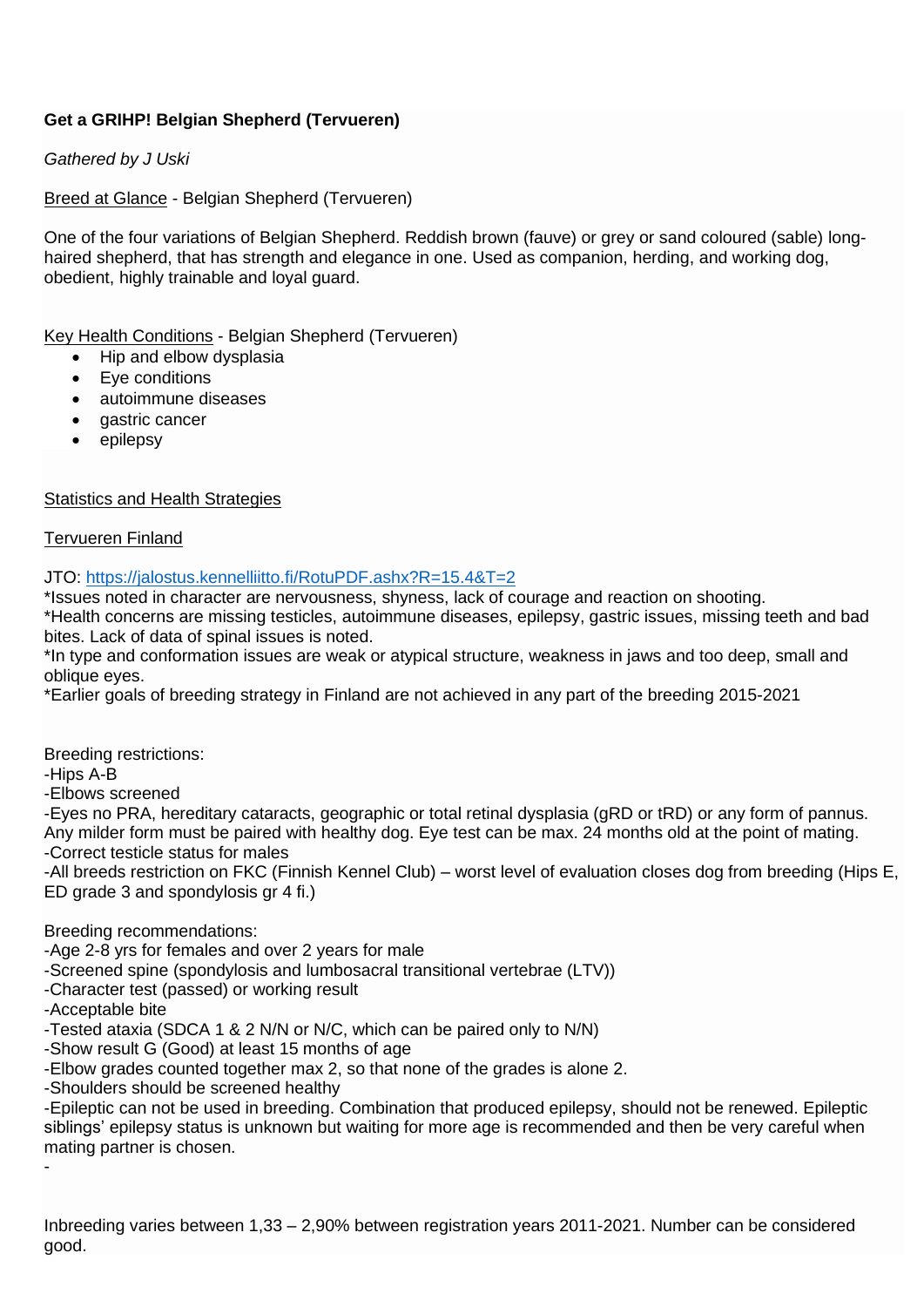# https://jalostus.kennelliitto.fi/frmJalostustilastot.aspx?R=15.4&Lang=en



*Graphic shows, that overall HD situation remains good. Number of A-hips could be higher. (Koiranet)*



*Also elbow situation in tervuerens is very good in Finland. (Koiranet)*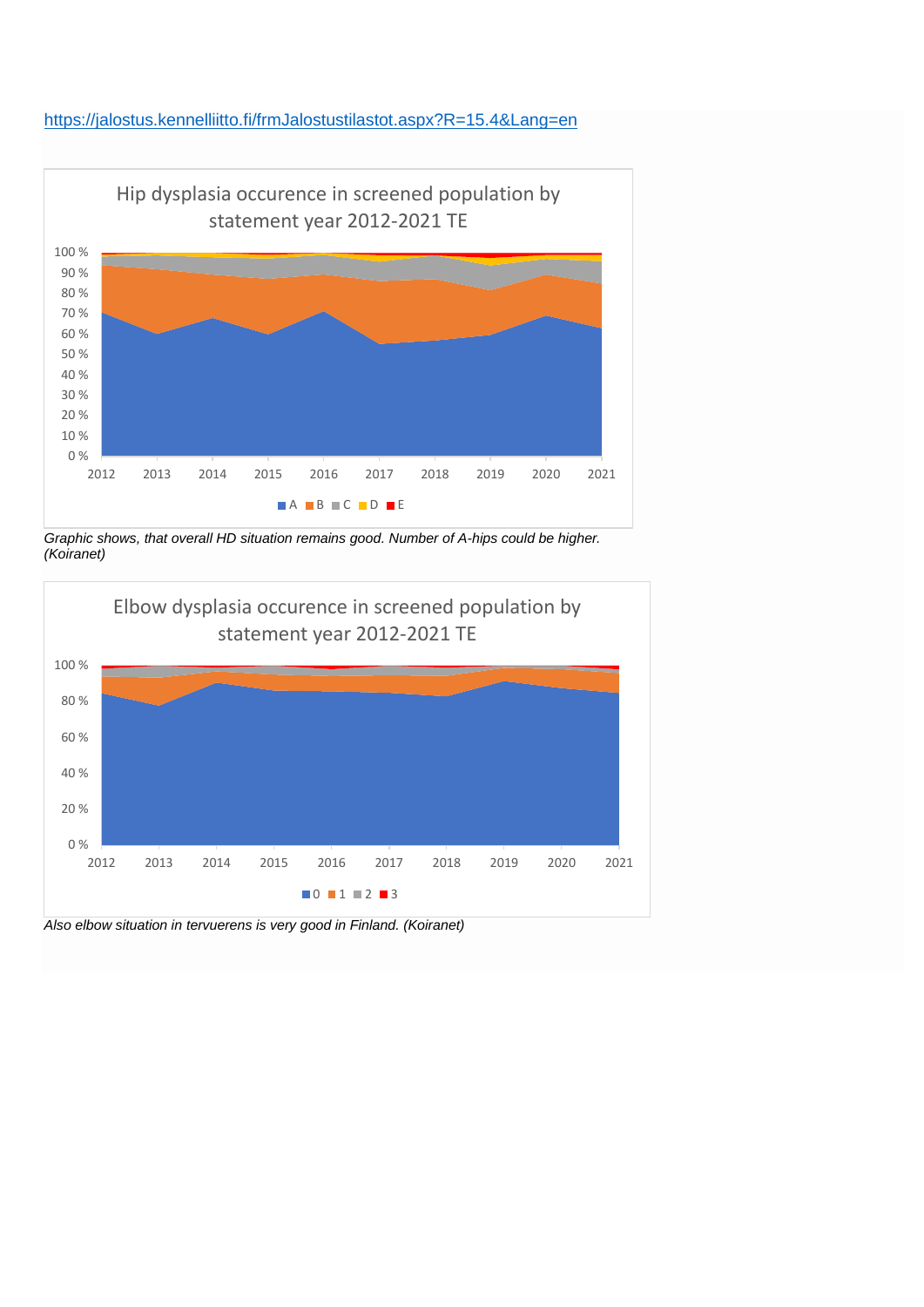

*Spondylosis screening became recommended 2016 for Finnish Belgian shepherds in breeding recommendations. Dogs are mainly screened at age 2-3 years, when inherited spondylosis can be detected (minimum age 24 months) This doesn't tell the latter incidence for spondylosis and there has been discussion if screening at 2-3 years only is enough for this breed. (Koiranet, discussions in social media)*



*Findings in LTV-screenings are increasing. FBSD general meeting in fall 2021 expressed that LTV-screening should be made mandatory for registration. Proposal is coming in meeting 2022 (Koiranet, meeting diary 2022)*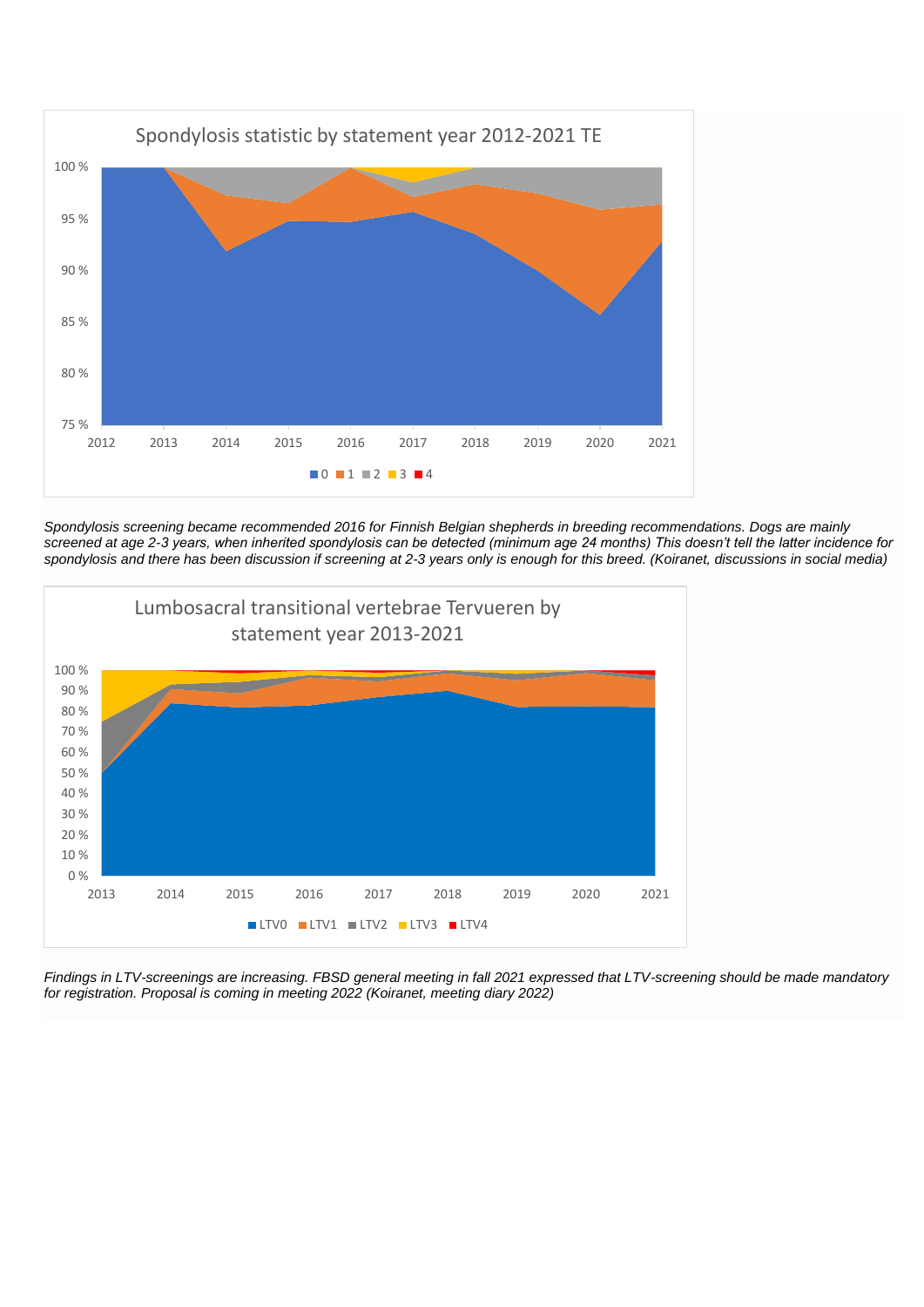# **Eye disease findings by statement year 2012-2021**

| Diagnosis                                      | Uccurrenc:<br>es. | Koiria |
|------------------------------------------------|-------------------|--------|
| Anterior suture line cataract, found           | з                 | з      |
| Anterior suture line cataract, suspect         | 2                 | 2      |
| Cataract without further localisation, found   | 1                 | 1      |
| Cataract without further localisation, suspect | 1                 | 1      |
| Corneal dystrophy, found                       | з                 | 2      |
| Cortical cataract, found                       | 26.               | 22     |
| Cortical cataract, suspect                     | 2                 | 2      |
| Distichiasis, found                            | 9                 | 8      |
| Eversion of nictitating membrane, found        | 1                 | 1      |
| Iris hypoplasia, found                         | 1                 | 1.     |
| KCS, found                                     | 1                 | 1.     |
| Keratitis, found                               | 12                | 12     |
| Keratitis, suspect                             | 1                 | 1      |
| No evidence of inherited eye diseases          | 1037              | 780    |
| Nuclear cataract, found                        | 2                 | 2      |
| Other insignificant cataract                   | 6                 | 6      |
| Other insignificant cataract, suspect          | 1                 | 1      |
| Other retinal disease, found                   | 1                 | 1      |
| PHTVL/PHPV, grade 1 of sickness                | 5                 | 5      |
| PHTVL/PHPV, grade 2 - 6 of sickness            | 2                 | 2      |
| Plasmoma, found                                | 4                 | 4      |
| Posterior polar cataract, found                | 25.               | 18     |
| Posterior polar cataract, suspect              | 1.                | 1      |
| PPM, iris-cornea, found                        | 1                 | 1      |
| PPM, iris-iris, found                          | 33                | 27     |
| PPM, persistent pupillary membrane, found      | 1                 | 1      |
| PRA, found                                     | 1                 | 1      |
| Punctate cataract, found                       | 1                 | 1      |
| RD, multifocal, found                          | 1                 | 1      |
| Severity of cataract, mild                     | 12                | 11     |
| Severity of cataract, moderate                 | 6                 | 5      |
| Severity of eye changes, mild                  | 28.               | 25     |
| Severity of eye changes, moderate              | з                 | з      |
| Severity of eye changes, severe                | 1                 | 1      |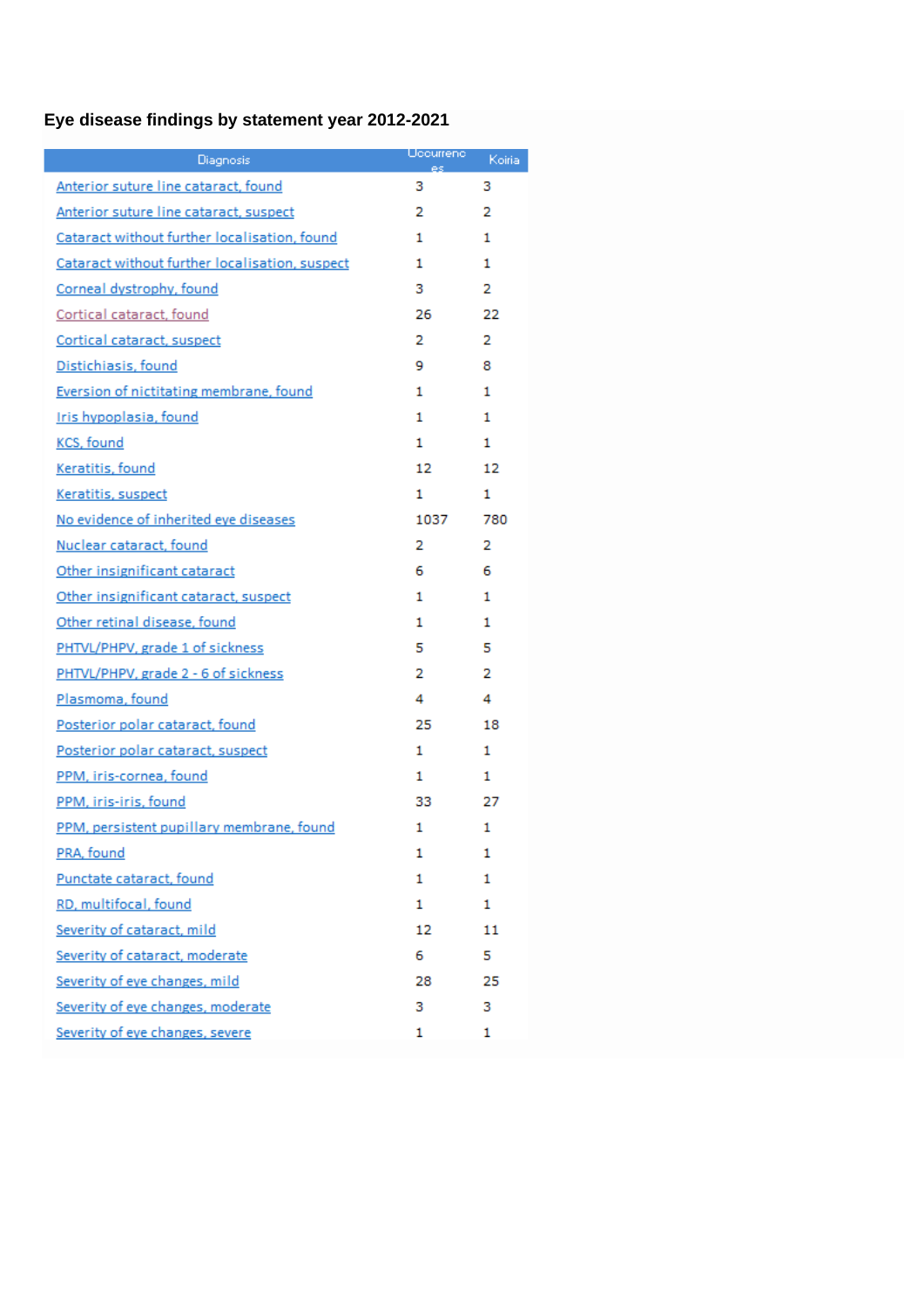

*Approximately half of the born tervuerens are eye checked in Finland. Mainly they are healthy. Earlier cataracts were considered biggest health problem in eyes, but now there is increasing number of pannus/plasmooma findings. Autoimmune base of this disease is linked to other AI-issues, so earlier screening frequency was shortened from 24 months to 12 months in general meeting 2022 (Koiranet, meeting diary 2022)*



*Testing frequency in Finland is lower than fi. in Sweden with MH, so result is only directive at its best. Main cause for not approved test is reaction to shooting (Koiranet)*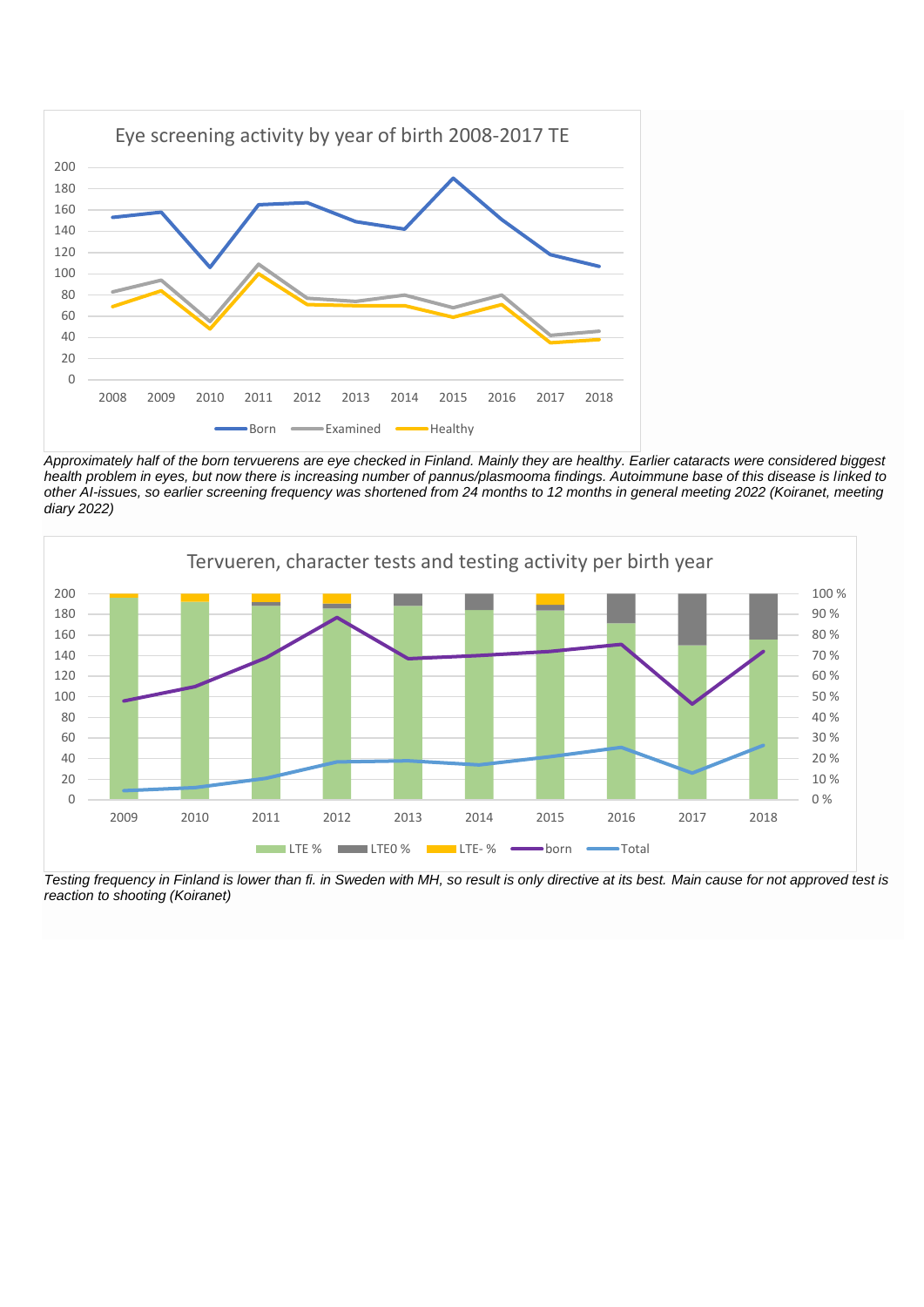# Tervueren, causes of death last 10 years

| rervueren                             |                    |       |
|---------------------------------------|--------------------|-------|
| Cause of death                        | Average life span  | Total |
| Accident                              | 4 years 11 months  | 15    |
| Age (natural or euthanasia)           | 13 years 10 months | 163   |
| Dead without diagnosis of illness     | 9 years 2 months   | 9     |
| Endocrine disease                     | 8 years 1 months   | 5     |
| Euthanasia due to behavioral problems | 5 years 7 months   | 18    |
| Euthanasia, non-diagnosed             | 11 years 0 months  | 33    |
| Eye disease                           | 3 years 4 months   | 2     |
| <b>Heart disease</b>                  | 9 years 7 months   | 9     |
| Immunological disease                 | 7 years 1 months   | 5     |
| Jecur or digestive disease            | 8 years 0 months   | 15    |
| Lost                                  | 1 years 8 months   | 1     |
| Neurological disorder                 | 6 years 6 months   | 11    |
| Other unspecified disease             | 9 years 11 months  | 26    |
| Respiratory disease                   | 9 years 9 months   | 2     |
| Skeletal or articular disease         | 7 years 3 months   | 22    |
| Spinal disease                        | 10 years 1 months  | 19    |
| Tumor, cancer                         | 9 years 10 months  | 123   |
| <b>Urinary disorder</b>               | 10 years 1 months  | 7     |
| Cause of death not specified          | 11 years 10 months | 125   |
| <b>Altogether</b>                     | 10 years 11 months | 610   |

*Statistics show clearly, that tervueren live long and healthy life. Increasing issue is cancer, especially gastric and bone cancers.Reporting activity should be higher. (Koiranet)*

# Tervueren Sweden

RAS: https://www.skk.se/globalassets/dokument/rasdokument/ras-belgisk-vallhund.pdf (All variations in the same)

In RAS you can see population structure on pages 4-11 "*Population och avelstructur*" (Population and breeding structure)

\*Short period goals and breeding recommendations for all variations are

- \* Keep the population size for tervuerens in 100 registrated dogs/year
- \* Get more dogs to be character (MH) tested and get shot proof average over 1,5

\* Make breeders also look the family results when making breeding choices and use only ED free in breeding

\* Epilepsy awareness, not to use epilepsy producers or epileptics in breeding. Sibling can be used with caution.

\* Increase the number of conformation-evaluated dogs.

\*In population is noted registration numbers getting smaller in tervuerens and at the same time growing on malinois

Breeding restrictions:

-Hips and elbows as in Finland HD A-B, Ed screened, no other restrictions

Average inbreeding in groenendael in Sweden. Value stays in 5 generation between 0,7-1,8 % in data *inavelsgrad*=inbreeding degree https://hundar.skk.se/avelsdata/Flikar.aspx?sida=Ras\_info&id=110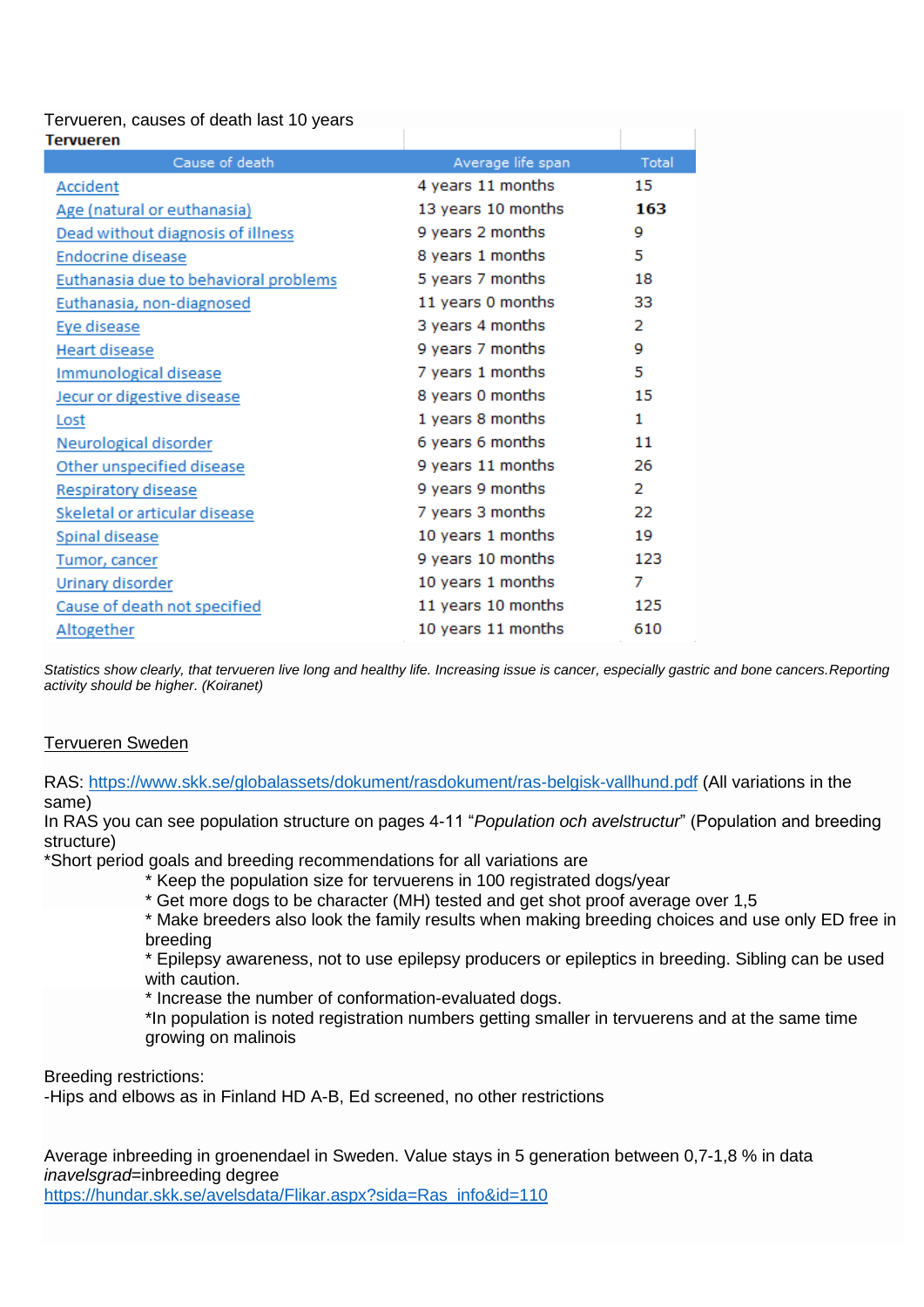### Health statistics in Sweden Overall health in tervueren population in Sweden is very good. Source: https://hundar.skk.se/avelsdata/Flikar.aspx?sida=Ras\_info&id=110 *SKK Avelsdata*



# **HD-statistics per birth year 2009-2018**

*Tendency seems to correlate in results in Finland. Earlier in both Finland and Sweden only A-hips were used in main breeding lines. After accepting more B-hips in breeding or combining two B-hipped, results are not that good as earlier.*

#### $70$ 60 50 40 30 20  $10$  $\theta$  $\frac{1}{2010}$  $\frac{1}{2012}$ 2009 2011 2013 2014 2015 2016 2017 2018 ED ua (0) ED grad 1 ED grad 2 ED grad 3 ED klinisk

# **ED-statistics per birth year 2009-2018**

*As also in Finland, elbow dysplasia doesn't make significant effect on breed's health.*

# **Eye test statistics (ECVO) by birth year 2009-2018**

*UA=utan anmärkning – without markings, clear*

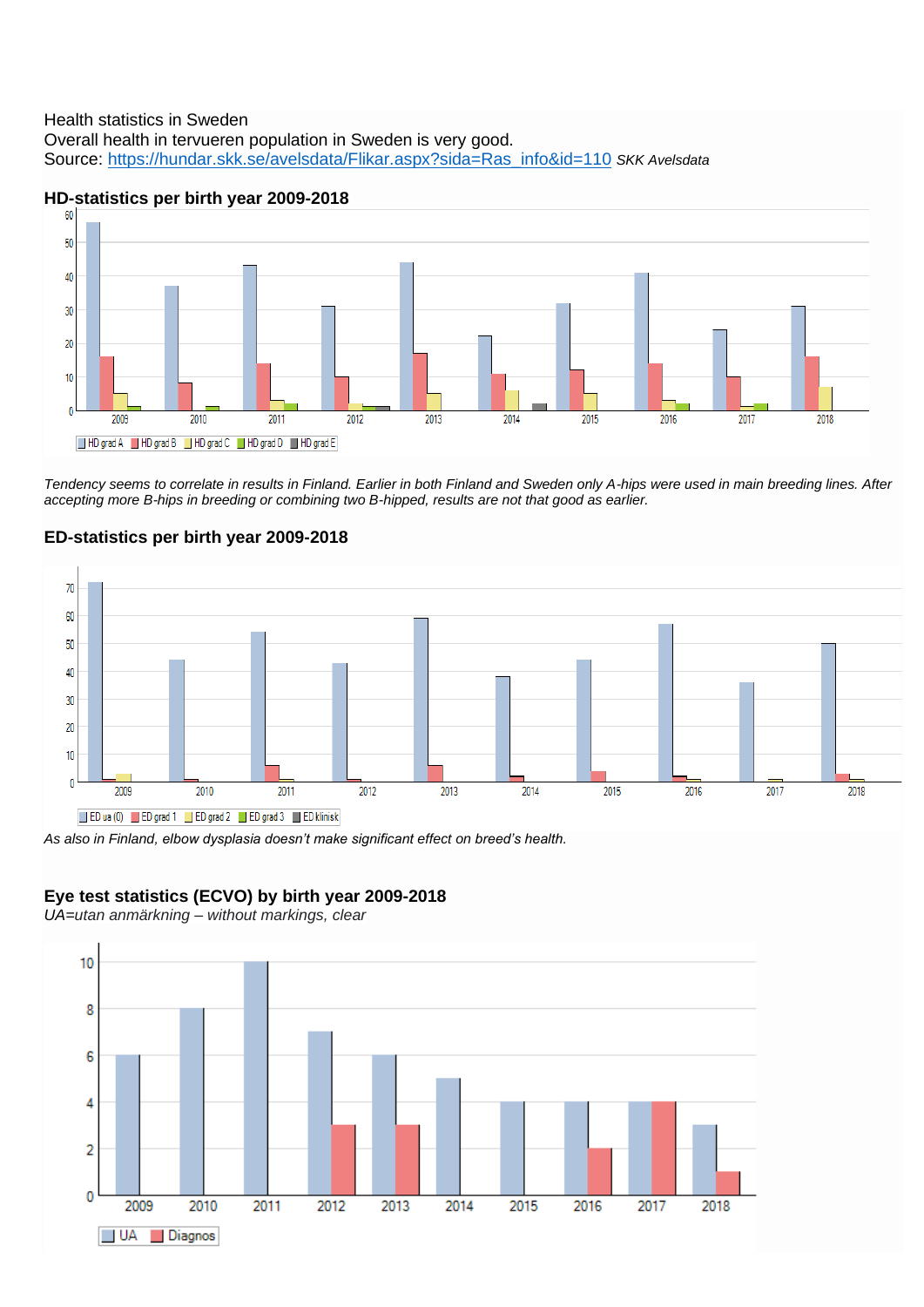*In diagnosed dogs 7 are PPM and 8 different types of cataracts, some marked not inherited. Pannus is marked as ua – so in healthy numbers. In Sweden amount of eye checks is very small, so this doesn't give proper accuracy in eye disease in the total population in Sweden.* 

| iiii average values ili excel (Owedell)       |      |      |      |                |      |                |      |      |      |      |                |
|-----------------------------------------------|------|------|------|----------------|------|----------------|------|------|------|------|----------------|
| Compilation per year                          | 2008 | 2009 | 2010 | 2011           | 2012 | 2013           | 2014 | 2015 | 2016 | 2017 | 2018           |
| Amount born                                   | 155  | 139  | 79   | 98             | 83   | 111            | 70   | 62   | 96   | 74   | 87             |
| Dogs with recongnised<br>character status     | 46   | 45   | 24   | 42             | 20   | 45             | 25   | 26   | 27   | 15   | 35             |
| of wich<br>- males                            | 18   | 25   | 13   | 24             | 9    | 22             | 9    | 10   | 15   | 12   | 13             |
| -females                                      | 28   | 20   | 11   | 18             | 11   | 23             | 16   | 16   | 12   | 3    | 22             |
| 1a. Contact greeting                          | 3,7  | 3,7  | 3,8  | $\overline{4}$ | 3,8  | 3,8            | 3,9  | 4,1  | 3,8  | 3,9  | 3,9            |
| 1b. Contact cooperation                       | 3,3  | 3,4  | 3,3  | 3,5            | 3,6  | 3,3            | 3,4  | 3,5  | 3,1  | 3,7  | 3,2            |
| 1c. Contact handling                          | 3,3  | 3,2  | 3,3  | 3,4            | 3,1  | 3,1            | 3,2  | 3,2  | 2,8  | 3,1  | 3              |
| 2a. Play 1 play drive                         | 3,9  | 4,2  | 4    | 4              | 4,1  | 3,9            | 3,9  | 4,1  | 3,9  | 4,1  | 4              |
| 2b. Play 1 gripping                           | 3,3  | 3,8  | 3,8  | 3,5            | 4    | 3,5            | 3,8  | 3,9  | 3,6  | 3,7  | 3,9            |
| 2c. Play 1 grip and pull                      | 3    | 3,6  | 3,1  | 3,3            | 4,1  | 3,3            | 3,7  | 3,9  | 3,5  | 3,3  | 3,3            |
| 3a.1. Chasing                                 | 2,9  | 3,3  | 3,1  | 3,2            | 3,5  | 3,3            | 3,1  | 3,4  | 2,7  | 2,1  | 3,7            |
| 3a.2. Chasing                                 | 3,5  | 3,5  | 3,2  | 3,5            | 3,5  | 3,4            | 3,2  | 3,7  | 3,2  | 2,3  | 3,5            |
| 3b.1. Gripping                                | 2,3  | 2,6  | 2,3  | 2,7            | 2,9  | 2,7            | 2,8  | 2,9  | 2,3  | 1,6  | 3              |
| 3b.2. Gripping                                | 3,1  | 3,1  | 2,5  | 3,3            | 3,7  | 3,2            | 3,3  | 3,5  | 3    | 2    | 3,7            |
| 4. Activity level                             | 3    | 3,1  | 3,1  | 3,1            | 3,3  | 3,2            | 3    | 3,6  | 3,1  | 3,3  | 3,1            |
| 5a. Distance - interest                       | 2,8  | 2,9  | 3,1  | 3              | 3,5  | 2,9            | 2,9  | 3,2  | 3    | 2,9  | 2,9            |
| 5b. Distance reaction to<br>threat/aggression | 1,3  | 1,2  | 1,2  | 1,6            | 1,2  | 1,1            | 1,6  | 1,1  | 1,6  | 1,3  | 1,1            |
| 5c. Distance - curiosity                      | 2,8  | 3,1  | 3    | 3,3            | 3,6  | 3,2            | 2,8  | 3,5  | 2,9  | 2,7  | 3,1            |
| 5d. Distance - willing to play                | 2,4  | 3,2  | 3,1  | 3,1            | 3,7  | 3              | 3    | 3,5  | 3,1  | 2,7  | 3,2            |
| 5e. Distance - cooperation                    | 1,9  | 2,5  | 2,3  | 2,7            | 2,8  | 2,4            | 2,3  | 2,4  | 2,4  | 2,1  | 2,7            |
| 6a. Surprise-fear                             | 2,9  | 2,8  | 2,6  | 2,7            | 2,4  | 2,5            | 3    | 2,6  | 2,7  | 2,9  | 2,2            |
| 6b. Surprise-<br>threat/aggression            | 1,7  | 1,4  | 1,9  | 1,8            | 1,6  | 1,4            | 1,6  | 1,6  | 1,8  | 1,7  | 1,6            |
| 6c. Surprise- curiosity                       | 2,9  | 3,3  | 2,8  | 3,5            | 3,6  | 3              | 2,9  | 3,1  | 2,9  | 2,7  | 3,2            |
| 6d. Surprise, remaining fear                  | 1,7  | 1,6  | 1,5  | 1,5            | 1,3  | 1,5            | 1,6  | 1,2  | 1,8  | 2,2  | 1,3            |
| 6e. Surprise, remaining<br>interest           | 1,7  | 1,6  | 1,8  | 1,6            | 2    | 1,5            | 1,9  | 2    | 1,3  | 1,5  | $\overline{2}$ |
| 7a. Sound - fear                              | 2,7  | 2,3  | 2,7  | 2,6            | 2,2  | 2,9            | 2,8  | 2,2  | 2,8  | 2,9  | 2,2            |
| 7b. Sound - curiosity                         | 3,9  | 4,2  | 3,8  | 4,5            | 4,3  | 4              | 4,2  | 4,7  | 4,4  | 4,3  | 4,2            |
| 7c. Sound, remaining fear                     | 1,2  | 1,1  | 1,1  | 1              | 1,1  | 1,1            | 1,3  | 1,1  | 1    | 1,2  | 1,2            |
| 7d. Sound, remaining<br>curiosity             | 1,3  | 1,4  | 1, 5 | 1,6            | 1,4  | 1,4            | 1,9  | 1,8  | 1,4  | 1,7  | 1, 5           |
| 8a. Ghost - threat,<br>aggression             | 2,3  | 2,1  | 2,3  | 2,3            | 1,9  | 1,8            | 1,8  | 2,2  | 2,1  | 2,2  | 2,3            |
| 8b. Ghost - control                           | 3,6  | 3,5  | 3,7  | 3,8            | 3,7  | 3,7            | 3,4  | 3,9  | 3,5  | 3,7  | 4              |
| 8c. Ghost - fear                              | 2,5  | 3    | 2,5  | 2,7            | 2,4  | $\overline{2}$ | 2,2  | 2,5  | 2,5  | 2,4  | 2,3            |
| 8d. Ghost - curiosity                         | 3,2  | 2,6  | 3,2  | 3,5            | 3,4  | 3,3            | 3,7  | 2,9  | 2,6  | 3,3  | 3,4            |
| 8e. Ghost - contacting                        | 3,3  | 3    | 3    | 3,5            | 3,4  | 3,6            | 3,6  | 3    | 2,9  | 2,9  | 3,9            |
| 9a. Willingness to play                       | 3,6  | 3,8  | 3,8  | 3,7            | 3,7  | 3,7            | 3,7  | 3,9  | 3,7  | 3,8  | 3,8            |
| 9b. Willingness to grip                       | 3,2  | 3,5  | 3,1  | 3,4            | 3,7  | 3,4            | 3,5  | 3,9  | 3,6  | 3,3  | 3,8            |
| 10. Reaction to gunshots                      | 1,8  | 1,5  | 1,7  | 1,6            | 1,6  | 1,6            | 1,6  | 1,2  | 1,3  | 2,3  | 1,5            |

### **MH average values in excel (Sweden)**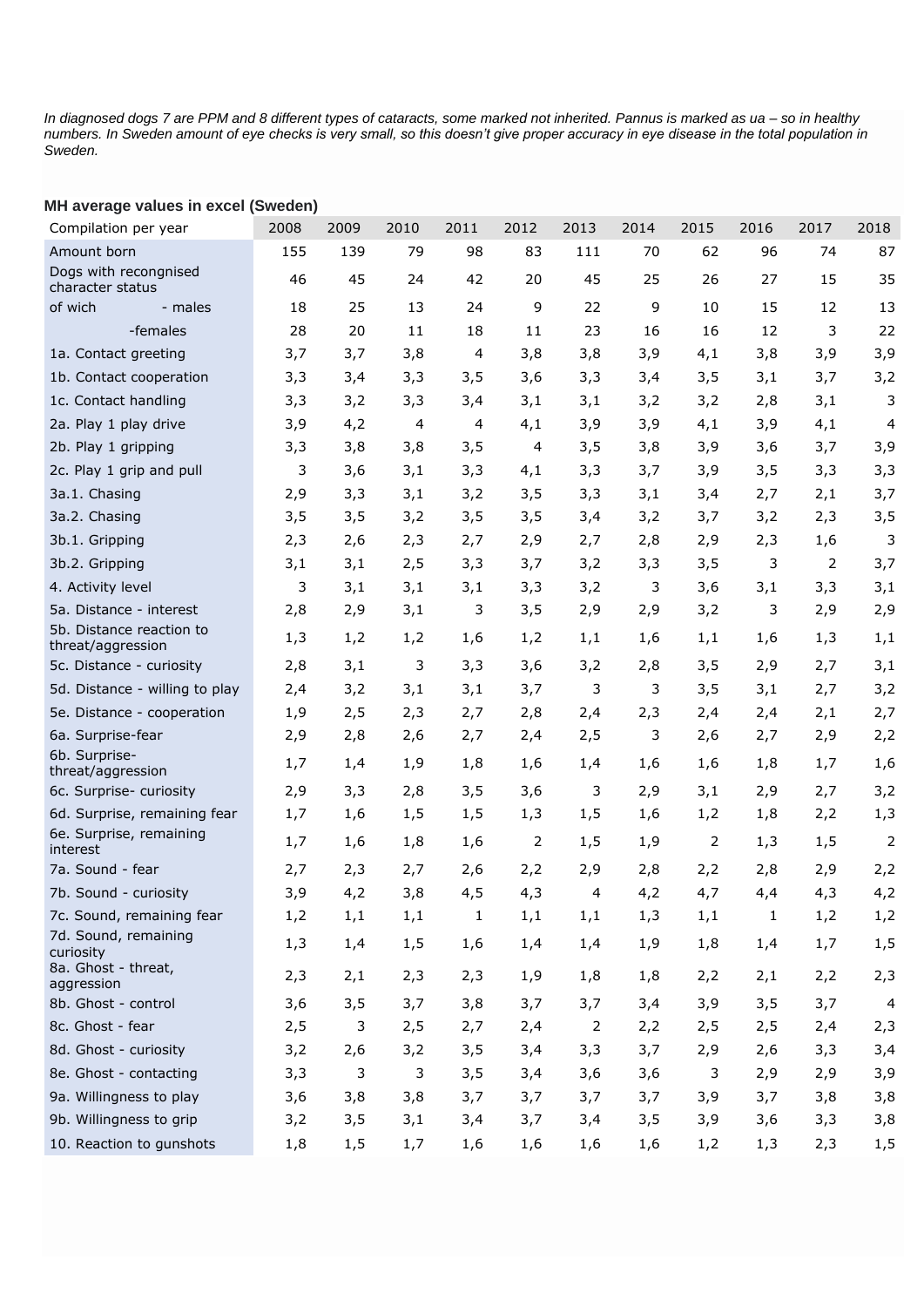### Norway

Norwegian breedclubs Breeding strategy RAS is from older sample and can be found in here:

https://www.nkk.no/getfile.php/131646-1528360203/Filer/RAS/RAS/Belgisk%20f%C3%A5rehund%20RAS%20v1.pdf

- HD A-B mandatory for full registration
- Inbreeding coeifficent and matador breeding should be kept on correct level
- In health issues HC (hereditary cataract) is noted as biggest issue in eye tests.
- Epilepsy and cancers are noted. In here also gastric cancer is mentioned as rising health problem
- Hypothyreosis is mentioned mainly on malinois concern
- In summary breed is considered healthy and in breeding the enity should always be understood. Working quality of the dogs should be maintained. In conformation better fronts are needed

Health statistics, *source NKK Dogweb*



*Overall situation is fairly good and trend looks the same as in other Nordic countries*



*Elbow dysplasia in Norway is very good. Severe ED is only random.*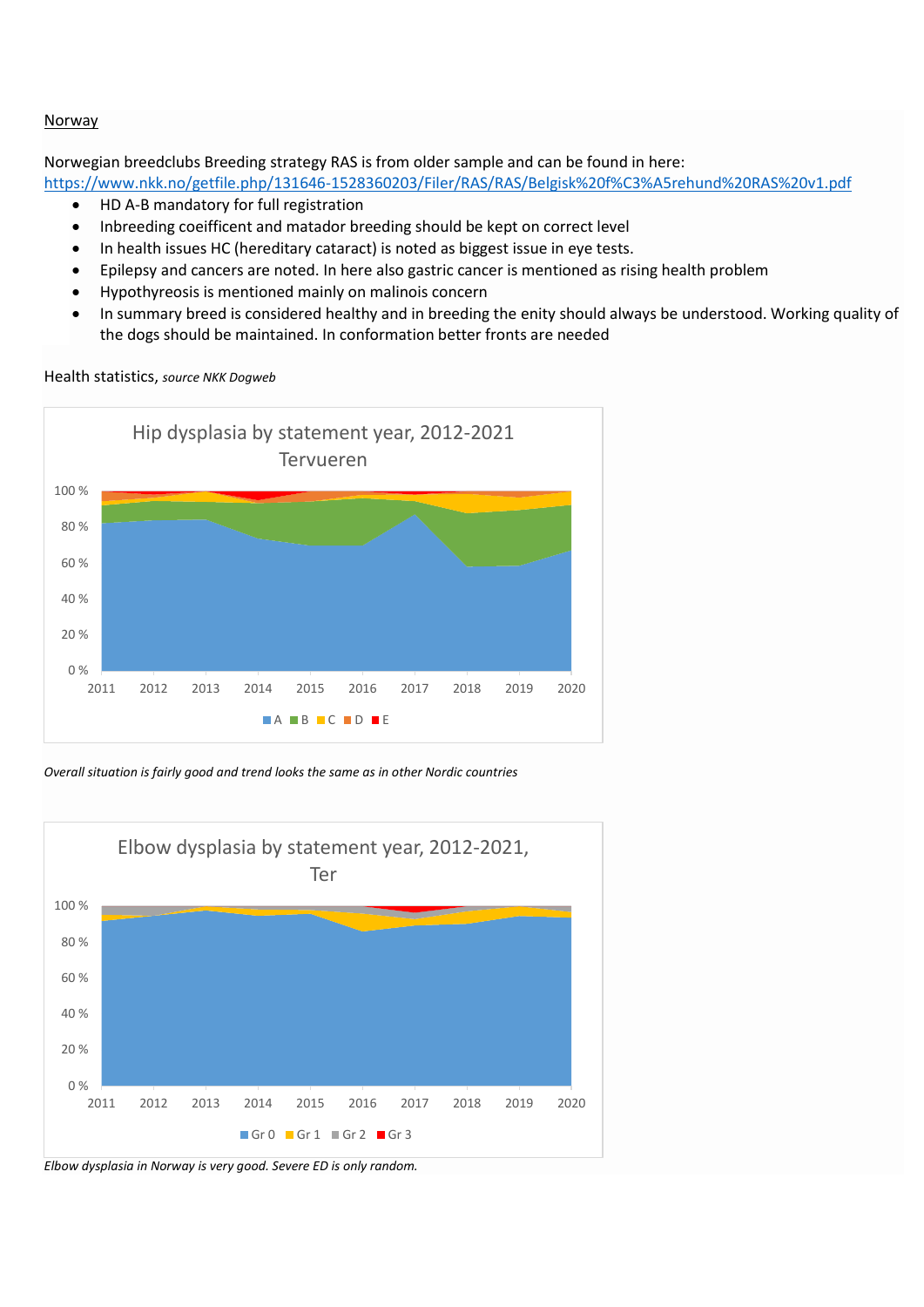

*In Norway eye checking is not very common practise, and findings are very random. Pannus is considered non-inherited eye disease and not always diagnosed.*

# **Europe**

### Belgium

Belgium has national laws of health of the dogs, and dogs should be bred accordingly. Belgians Shepherd is guarded also by national kennel club *KMSH/SRSH* as a national breed.

For registration you need mandatory DNA parentage test according ISAG 2006 or other with same quality. Breed club *Koninklijke Unie der Clubs voor Belgische Herdershonden vzw./ l'Union Royale des Clubs de Bergers Belges asbl. K.U.C.B.H.-U.R.C.B.B*. doesn't have breeding programs or goals and no official statistics are available.

# **Holland**

There are two breed clubs in Holland. Registration demands are by national kennel club *Raad van Beheer (RvB)* and their breeding rules (*Verenigingsfokreglement (VFR)*) that apply to all breeds. Belgians need to have age and inbreeding demands fulfilled for registration.

Breed clubs have small differences in orientation in other health issues

| <b>BHCN (Belgische Herder Club Nederland)</b>                                                                                                                                                                                                          | <b>NVBH Nederlandse Vereining voor Belgische</b><br>Herdershonden) |
|--------------------------------------------------------------------------------------------------------------------------------------------------------------------------------------------------------------------------------------------------------|--------------------------------------------------------------------|
| <b>Gastric Cancer</b><br>Epilepsy<br>Elbow Dysplasia<br>$\bullet$<br>LTV (Extra Werwel) (extra vertebrae)<br>$\bullet$<br>Ataxia<br>٠<br>Degenerative myelopathy DM<br>٠<br>MMM, Musculus masseter myositis,<br>$\bullet$<br>Kaakmyositis=jaw myositis | HD/ED<br>Eye tests<br><b>Gastric Cancer</b><br>Ataxia<br>Epilepsy  |

### **Germany**

VDH defines basic registration limits and breed clubs (4 registrating clubs) define minimum requirements for health and character and organise possible evaluations.

Breed Clubs have small differences in orientation in other health issues. Hips A1-B2, ED 0-GF *(Grenzfall=borderline, 1)* in all clubs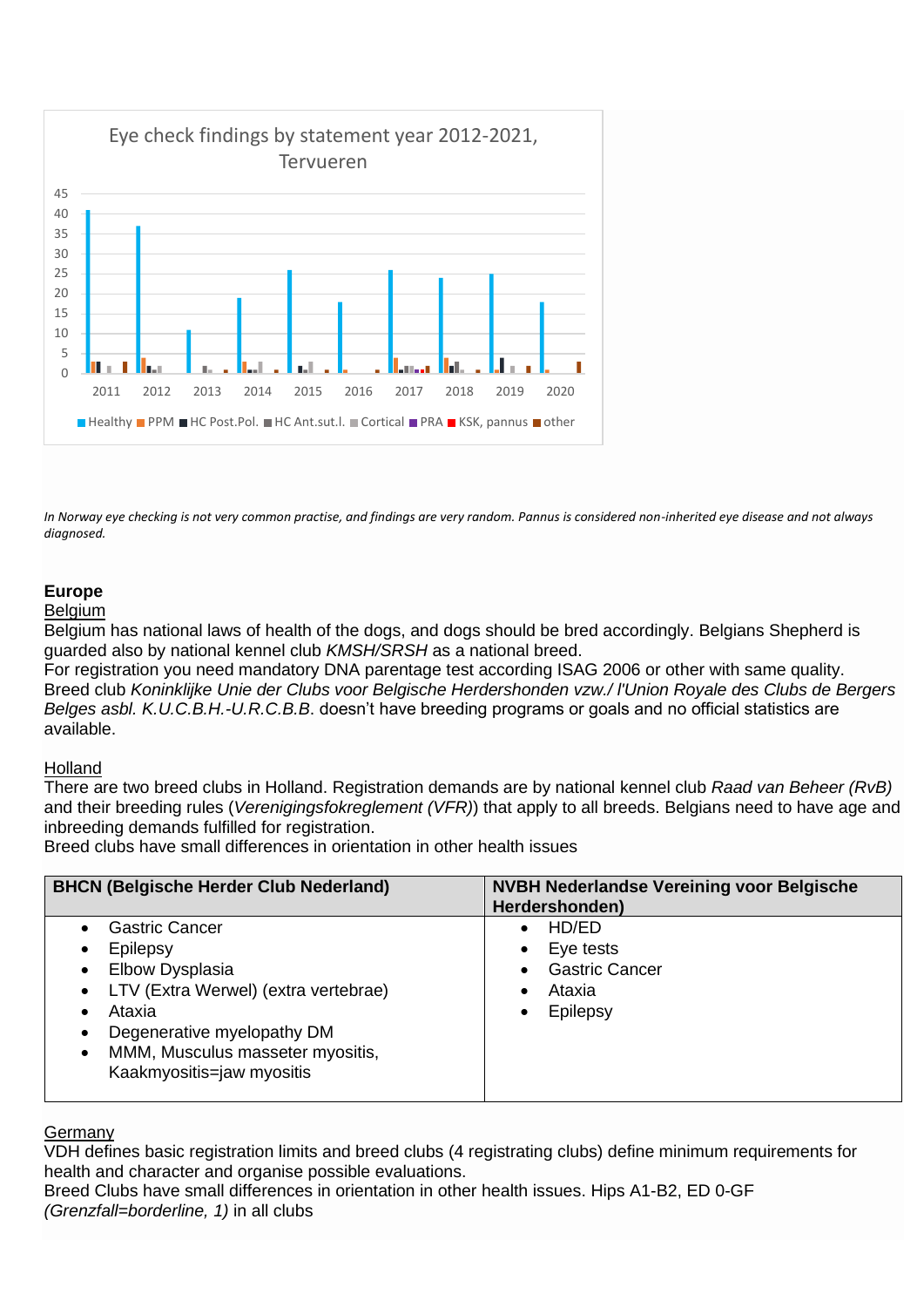| <b>DKBS (Deutscher Klub</b><br>fur Belgische<br>Schäferhunde)                                                                    | <b>BSD</b> (Belgische<br><b>Schäferhund Deutschland</b><br>e.V.                                                                                                                                                                                                 | <b>BSB</b> (Belgische<br>Schäferhunde Berlin e. V.)                                                                                                                                                                                                                                       | <b>DMC</b> (Deutscher Malinois<br>Club)                                                                                                                                                                                                                                                                                                                 |
|----------------------------------------------------------------------------------------------------------------------------------|-----------------------------------------------------------------------------------------------------------------------------------------------------------------------------------------------------------------------------------------------------------------|-------------------------------------------------------------------------------------------------------------------------------------------------------------------------------------------------------------------------------------------------------------------------------------------|---------------------------------------------------------------------------------------------------------------------------------------------------------------------------------------------------------------------------------------------------------------------------------------------------------------------------------------------------------|
| Database<br>$\bullet$<br>Dogbase<br>HD/ED<br>$\bullet$<br>Ataxia<br>$\bullet$<br>Epilepsy<br>$\bullet$<br>LTV (LÜW)<br>$\bullet$ | No named<br>$\bullet$<br>database<br>If breeding<br>$\bullet$<br>committee<br>suspects health<br>issue in dog, they<br>can demand<br>checks<br>proved producers<br>of health defects<br>might get breeding<br>restriction<br>Inbreeding max<br>$\bullet$<br>25% | DNA ISAG 2006<br>$\bullet$<br>Character test or 2<br>tries in BH<br>(behaviour test) if<br>dog doesn't pass,<br>breeding ban.<br>intervariety<br>$\bullet$<br>breeding needs<br>special permission<br>No own database,<br>but links to Czech<br>database and<br>commercial<br>working-dog | Club for malinois<br>$\bullet$<br>only<br>Mandatory LTV<br>$\bullet$<br>(LÜW)<br><b>Mandatory SDCA</b><br>$\bullet$<br>1 and 2, and CJM<br>at least on another<br>parent has to be<br>$N/N$ (clear)<br>PDF formed<br>$\bullet$<br>loadable health<br>lists of tested dogs<br>in HD, ED, Spine,<br>SDCA, CJM, DM<br>and dilution<br>Statistics available |

# France

No breeding restrictions by national kennel club or breed club National health statistics for all breeds here: https://www.centrale-canine.fr/sites/default/files/2021- 07/Rapport%20sant%C3%A9%202021\_0.pdf Belgians mentioned in recommended DNA tests for them and amounts of tested dogs:

|      |                                        | <b>Maladies</b>                                                |                 |                  |                               |                                                  | Période 2019-2020            |                   |            |                        | Objectif                            |  |
|------|----------------------------------------|----------------------------------------------------------------|-----------------|------------------|-------------------------------|--------------------------------------------------|------------------------------|-------------------|------------|------------------------|-------------------------------------|--|
| Race |                                        | <b>Nom complet</b>                                             | Code            | Gène             | <b>Mutation</b>               | de résultats<br>période<br>粵<br><b>Nbre</b><br>ä | confir<br>ē<br>Résu<br>hiens | sains<br>Porteurs | Atteints   | ests annuel<br>Nbre de | Objectif atteint<br>r.<br>2020<br>듮 |  |
|      |                                        | <b>CONTROL CONTRACTOR</b>                                      | <b>TIMETERS</b> | <b>TEM</b>       | <b>South A. Mark Story of</b> | ٠                                                | <b>START</b>                 | <b>MAY AT ME</b>  | <b>MAM</b> | ٠                      | <b>EXMER</b>                        |  |
|      |                                        | <b>FLOPATHIE DEGENERATIVE</b>                                  | SOD1A           | SOD <sub>1</sub> | c.118G>A                      | 352                                              | 9%                           | 5%                | 0%         | 660                    | Non                                 |  |
|      | <b>CHIEN DE</b><br><b>BERGER BELGE</b> | <b>DEGENERESCENCE SPONGIEUSE</b><br>ATAXIE CEREBELLEUSE TYPE 1 | SDCA1           | KCNJ10           | c.986T>C                      | 335                                              | 9%                           | 6%                | 0%         | 440                    | Non                                 |  |
|      |                                        | <b>DEGENERESCENCE SPONGIEUSE</b><br>ATAXIE CEREBELLEUSE TYPE 2 | SDCA2           | ATP1B2           | c.130 131ins227               | 334                                              | 9%                           | 7%                | 0%         | 440                    | Non                                 |  |

*Nbre de résultats sur la période=number of tests on the period Résultats/Chiens Confirmés=Results, confirmed dogs Porteurs sains=healthy carriers Atteints=affected Nbre de tests annuel= number of yearly tests objectif atteint en 2020= goal achieved in 2020?*

Breed club has collected results of hip and elbow dysplasia on quarterly reports: https://www.centrale-canine.fr/club-francais-du-chien-de-berger-belge/articles/dysplasie-resultats Click "CLIQUEZ-ICI" to open the pdf-file Worldwide results of ataxia and degenerative myelopathy testing: https://www.centrale-canine.fr/club-francais-du-chien-de-berger-belge/articles/suivi-sdca-et-md

French club pays a lot of interest in standard and conformation. Here is a link to comments and clarifications of the structure: